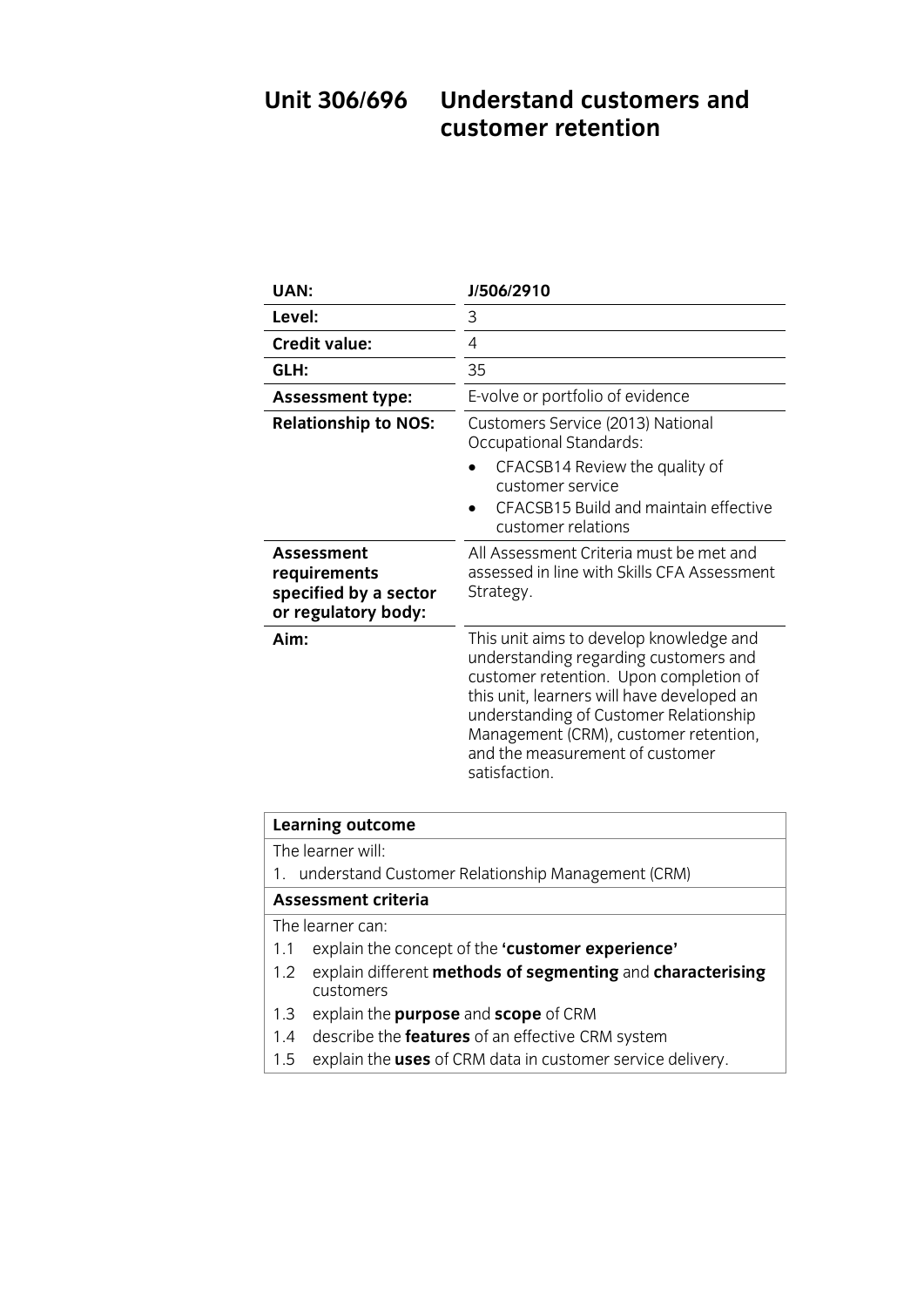## **Range**<br>Customer experience:

The customer experience is the sum of all the experiences a customer has with an organisation. Customers expect a good experience with an has with an organisation. Customers expect a good experience with an<br>organisation from heginning to end. Any organisation that can do that organisation from beginning to end. Any organisation that can do that

- can: • encourage customer loyalty
	- improve customer satisfaction<br>• where relevant increase incom
	- where relevant increase income

## **Methods of segmenting** customers:<br>• geographic

- geographic<br>• demograph
- demographic
- gender<br>• age
- age
- lifestyle

### **Methods of characterising** customers:<br>• needs

- needs<br>• wants
- wants

- **Purpose** of customer relationship management:<br> **•** to build a relationship with customers
	- to maximise opportunities
	- to gather information and data for analysis
	- to log customer details and preferences

- **Scope of customers**<br> **SCOPER RELATIONS** 
	- suppliers
	- owners/investors
	- employees<br>• partners
	- partners

### **Features:**

- customer account management
- reporting facility
- can be bespoke to an organisation
- creates customer records
- enables analysis

- **use to an organisation:**<br> **identify current customers** 
	- monitor profitability
	- log customer preferences
	- potential customer identification
	- highlight trends
	- report on performance
	- set targets for delivery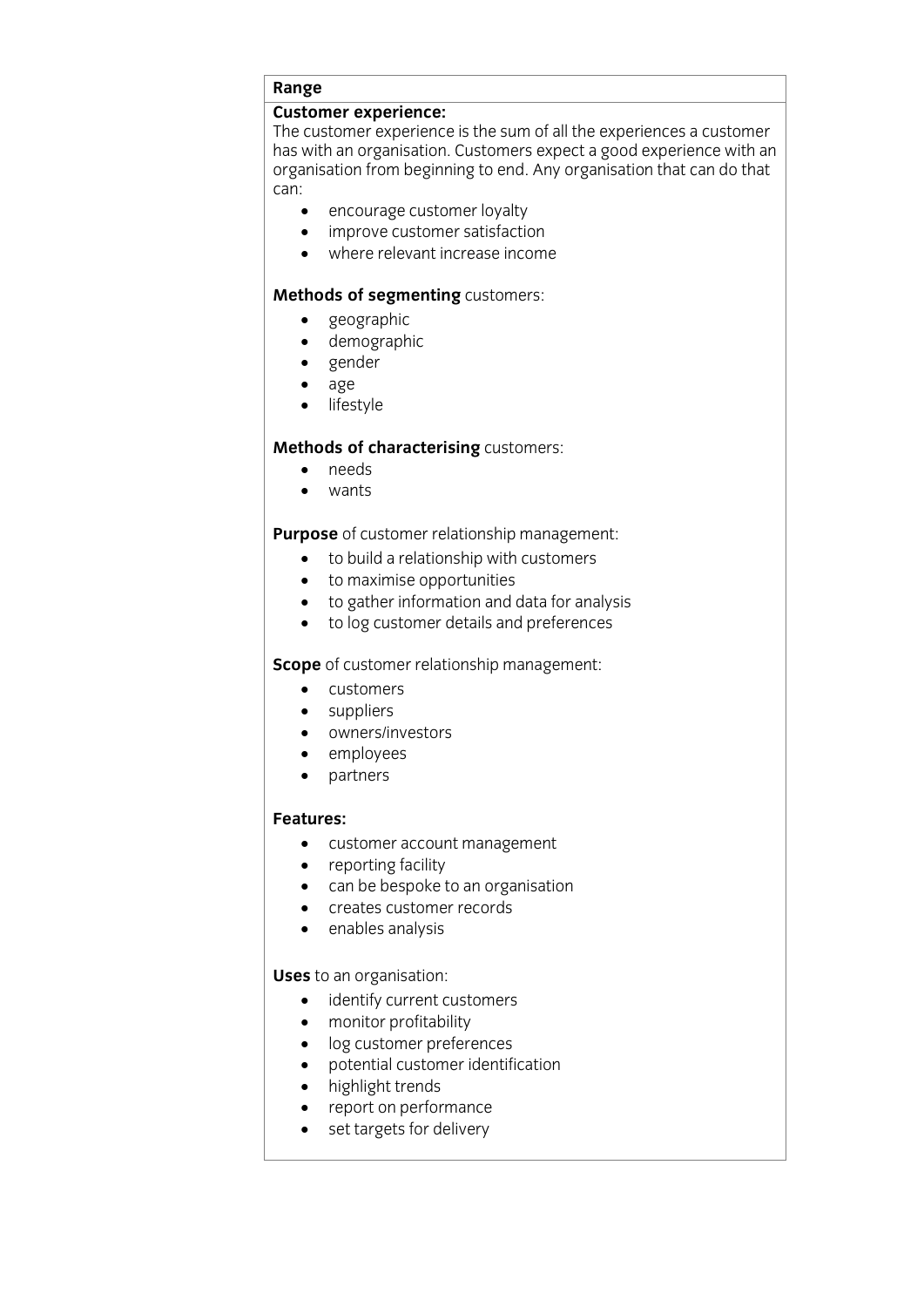### **Learning outcome**<br>The learner will:

2. understand customer retention

### Assessment criteria

The learner can:

- 2.1 explain the term customer retention
- 2.2 explain the **benefits** of customer retention to an organisation
- 2.3 explain the **factors** that influence customer retention
- 2.4 describe **techniques** used to **attract and retain** customers
- 2.5 explain how to assess the extent of customer loyalty
- $2.5$  explain the **factors** involved in customer recovery 2.6 explain the **factors** involved in customer recovery.

## **Range**

- **Benefits:** cost effective
- maintains loyalty
- increases profit

- price<br>• prod
	- products/services offered
	- level of customer service
	- level of customer satisfaction
	- competition

- **Techniques** to **attract customers:**<br> **e** promotions
	- advertising campaigns
	- Industry networking
	- excellent customer service<br>• ensure staff are knowledge
	- ensure staff are knowledgeable and well trained

- **Texa)**<br> **Text** develop a formal strategy<br> **A** develop customer service st
	- develop customer service standards
	- develop the service offer
	- respond to customer feedback
	- continue staff training and development
	- offer lovalty discount

### **Factors:**

- why the customer left the organisation<br>• what will make the customer return
	- what will make the customer return